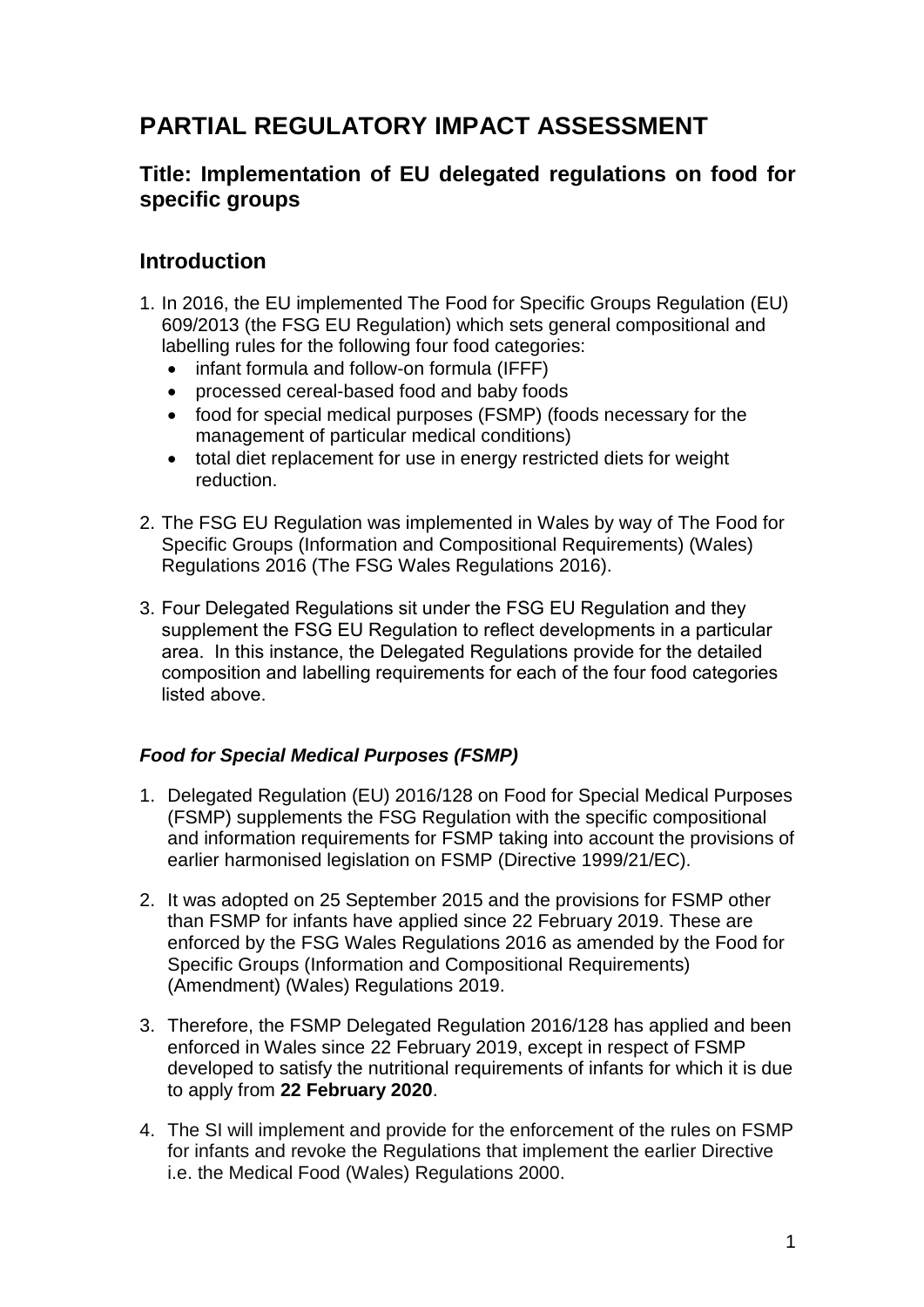### *Infant Formula and Follow-on Formula (IFFOF)*

- 5. Delegated Regulation (EU) 2016/127 on Infant Formula and Follow-on Formula (IFFOF) supplements the FSG Regulation. It was adopted on 25 September 2015 to update the specific compositional and information requirements for IFFOF, taking into account the provisions of earlier harmonised legislation on IFFOF (Directive 2006/141/EC) and the latest scientific evidence.
- 6. Delegated Regulation (EU) 2016/127 on IFFOF is due to apply from **22 February 2020**, except in respect of IFFOF made from protein hydrolysates for which the provisions are due to apply from **22 February 2021**. We are consulting on enforcement of both the 2020 and 2021 provisions.
- 7. The SI will implement and provide for the enforcement of the new IFFOF rules and will revoke the Regulations that implement the earlier Directive i.e. The Infant Formula and Follow-on Formula (Wales) Regulations 2007 from 22<sup>nd</sup> February 2020 for the majority of IFFOF. However, The Infant Formula and Follow-on Formula (Wales) Regulations 2007 will continue to apply in respect of IFFOF made from protein hydrolysates until 22 February 2021.

### *Union list of substances that can be added to Food for Specific Groups*

8. Article 15 and the Annex to the FSG Regulation 609/2013 provide the Union list of substances that can be added to FSMP for infants and to IFFOF. This provision and the Annex are set to come into force from the date of application of the Delegated Regulations. Therefore, this SI will also implement and provide for the enforcement of this provision as it applies to these groups.

### *EU Exit*

- 9. If the UK remains bound by EU rules as at 22 February 2020 (following an extension of Article 50 or during a transitional period having ratified a Withdrawal Agreement), the Welsh Ministers will be legally required to provide enforcement provisions for FSMP for infants and IFFOF, save in respect of IFFOF made from protein hydrolysates.
- 10. If the UK has left the EU by 22 February 2020, whilst there would be no legal obligation to implement the provisions of the Delegated Regulations we will copy across the provisions into domestic legislation in line with the rest of the UK and in accordance with Welsh Government policy. Not doing so would mean the FSG EU Regulations are only partially implemented in Wales and legislation will become out of date and not reflective of current evidence. Furthermore the provisions were agreed by the UK (as a Member State) in 2015 and many businesses are already working to or towards these requirements.
- 11. The Regulations proposed will ensure there is minimal disruption to nutrition regulation as a result of the UK's withdrawal from the EU and ensure Welsh legislation in this area reflects current evidence.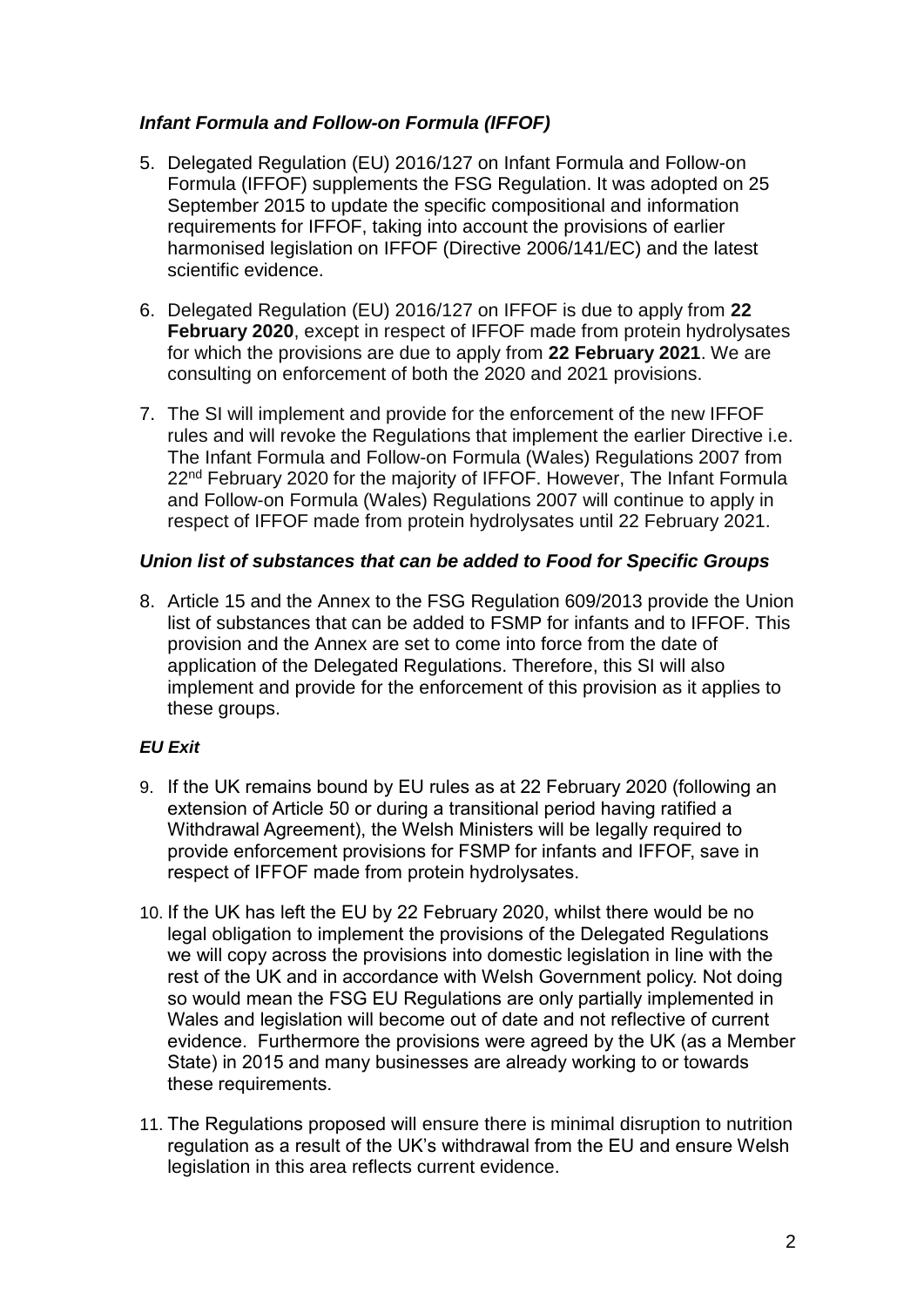# **Enforcement**

- 12. Delegated Regulation (EU) 2016/128 on FSMP and Delegated Regulation (EU) 2016/127 on IFOFF were consulted on and adopted in 2015. Industry was given a long transition period to comply with the Regulations, which are set to apply from 22 February 2020 or from 22 February 2021 in the case of formula made from protein hydrolysates.
- 13. We intend to make domestic legislation that will implement, or copy out in the event that the UK has left the EU by 22 February 2020, the provisions of the Delegated Regulations into Welsh law and establish the enforcement regime for non-compliance. The Delegated Regulations supplement earlier 'parent' legislation on food for specific groups, therefore, we propose extending the enforcement regime established in the FSG Wales Regulations 2016 to these new provisions. This means an Improvement Notice will be the first formal action in the case of non-compliance rather than a criminal prosecution.
- 14. There are no known manufacturers or importers of FSMP or IFOFF in Wales. There are however retailers who sell these products and they will need to comply with a provision in the Regulations that restricts the promotion of these products. Businesses are already aware of the EU provisions since the legislation was consulted on and adopted in 2015. Businesses that do not comply with the legislation may wish to familiarise themselves with the enforcement provisions. Otherwise we do not expect this legislation to have any significant impact on business.
- 15. These are sensible rules that industry are expecting; the enforcement of which will provide greater consumer confidence and protection, and will provide industry with a harmonised set of rules.

# **Rationale for intervention**

16. The UK agreed the provisions of these Delegated Regulations when they were adopted in 2015 and intends to abide by the new rules which reflect the latest scientific evidence. In addition, industry has been working to meet the changes since 2015 and many manufacturers are already meeting these new requirements.

# **Policy objectives**

17.This SI will amend the FSG Wales Regulations 2016 to:

- implement and provide for the enforcement of Delegated Regulation 2016/128 rules on FSMP for infants (or in the event the UK has left the EU by 22 February 2020, copy out and provide for the enforcement of those rules)
- implement and provide for the enforcement of Delegated Regulation 2016/127 rules on IFFOF (or in the event the UK has left the EU by 22 February 2020, copy out and provide for the enforcement of those rules)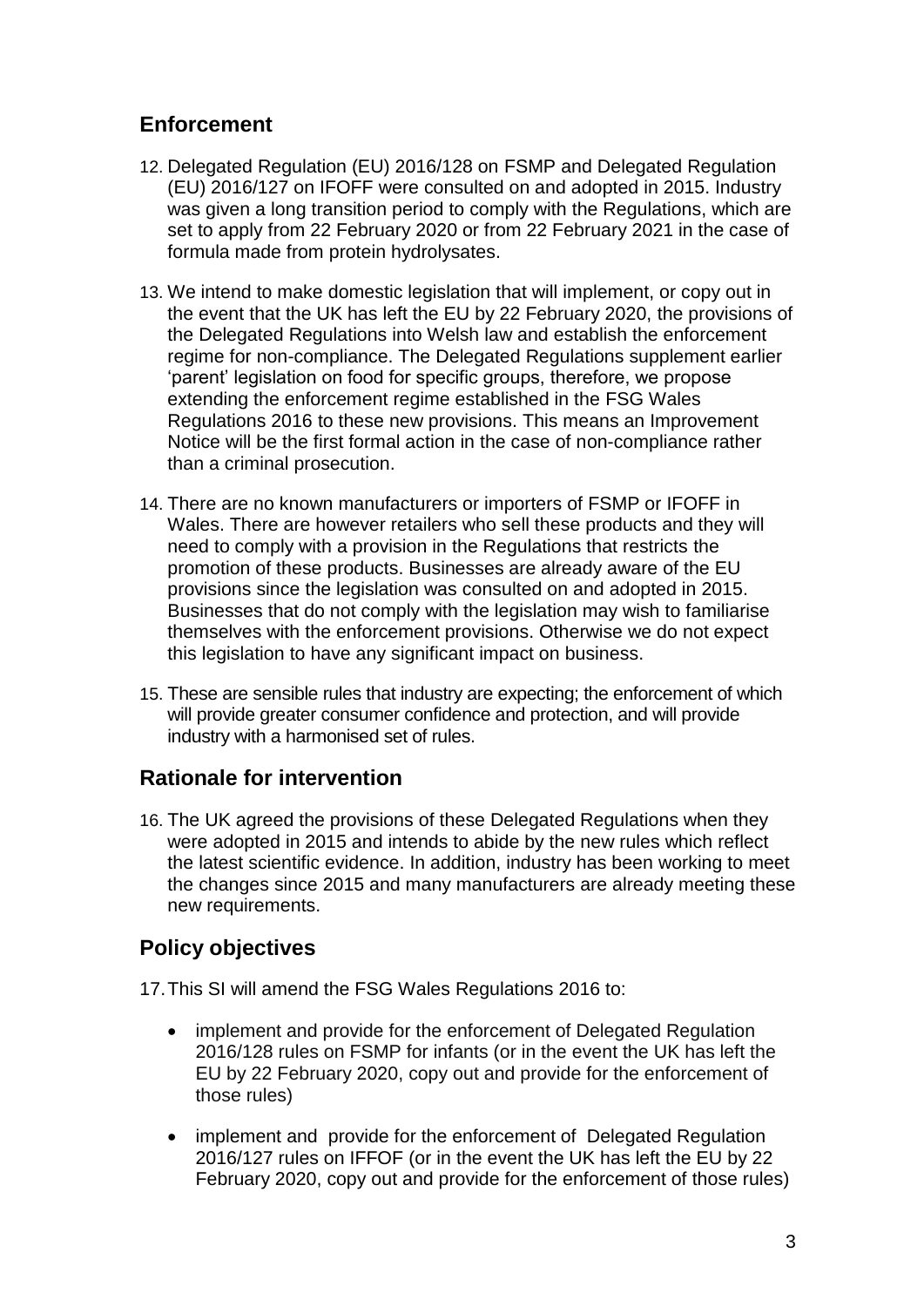- implement and provide for the enforcement of Article 15 and the Annex to the FSG Regulation 609/2013 with regard to the Union list of substances that can be added to FSMP for infants and IFFOF (or in the event the UK has left the EU by 22 February 2020, copy out and provide for the enforcement of those provisions)
- revoke the Medical Food (Wales) Regulations 2000 from 22 February 2020
- revoke the Infant Formula and Follow-on Formula (Wales) Regulations 2007 from 22 February 2020 as it applies to IFFOF, other than IFFOF made from protein hydrolysates for which it will revoke the 2007 Regulations from 22 February 2021.

# **Policy options**

18. The following options are under consideration:

### **Option 1:**

Do nothing – If the UK remains bound by EU rules as at 22 February 2020 (following an extension of Article 50 or during a transitional period having ratified a Withdrawal Agreement), Delegated Regulation (EU) 2016/128 on Food for Special Medical Purposes (elements relating to infants only) and Delegated Regulation (EU) 2016/127 on composition and labelling requirements for infant formula and follow-on formula will be automatically transposed into UK law on that date. Doing nothing would mean that the Regulation will still come into force, but we would not have the domestic legislation in place to make it workable and enforceable in Wales. Other legislation, for example the Food Safety Act 1990, would provide enforcement powers in the most severe cases breaching food safety. This could result in several unwanted impacts including:

lack of legal clarity for enforcement officers and businesses;

- risk to vulnerable consumers if there are no sanctions for non-compliant products and such products therefore remain on the market;
- impact on the supply chain of these specialist products due to uncertainty by business
- lack of consumer confidence in enforcement of the law
- the UK would be in breach of its legal obligations under the EU Treaty and may face infraction proceedings..

If the UK has left the EU by 22 February 2020, whilst there would be no legal obligation to implement the provisions of the Delegated Regulations (and therefore no risk of infraction proceedings), not doing so would mean that the FSG EU Regulations are only partially implemented in Wales and would not reflect the most up to date evidence. It would also result in Wales falling out of step with the rest of the UK.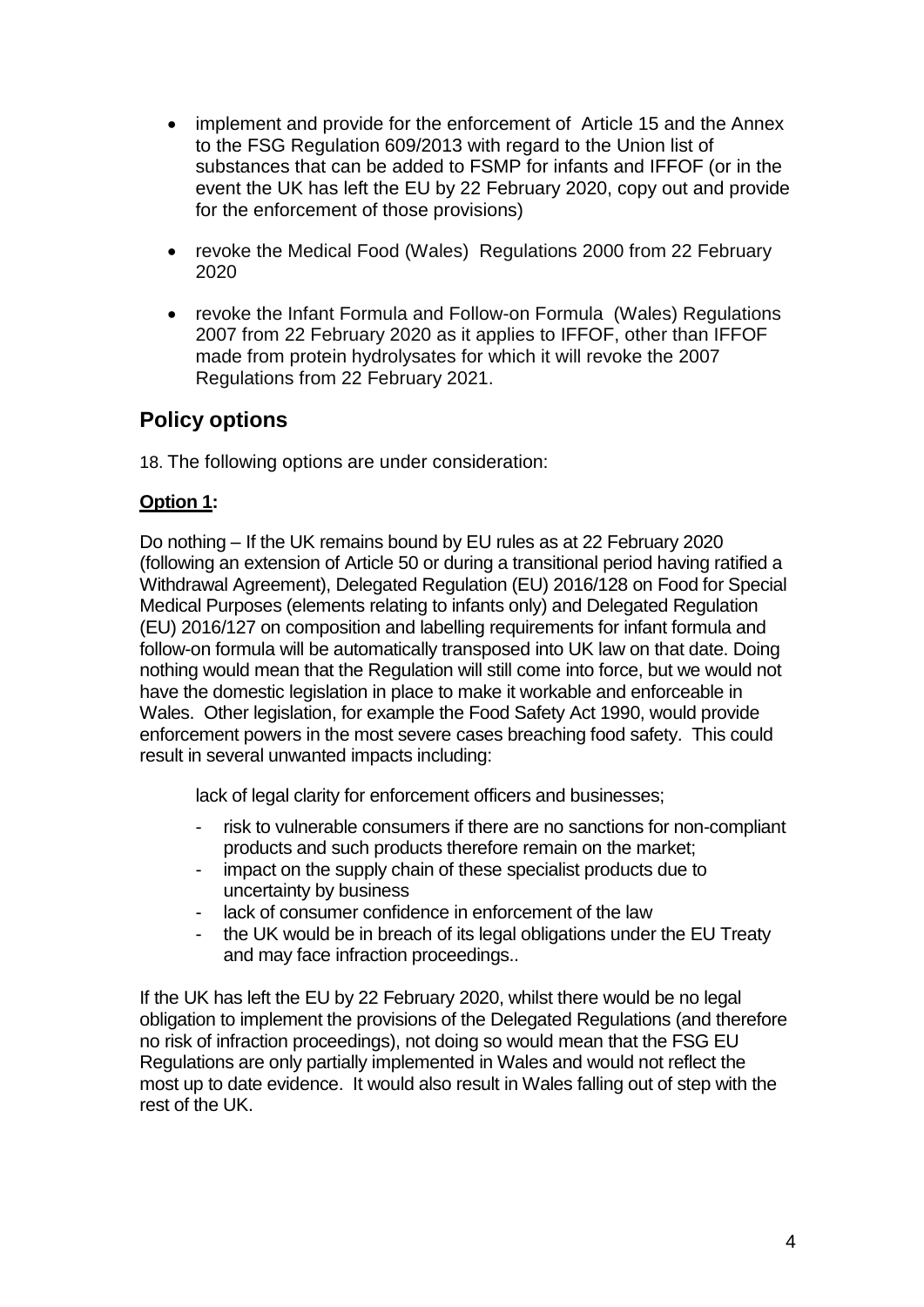### **Option 2:**

- 19. To make an SI amending the FSG Wales Regulations 2016 to (i) implement and provide for the enforcement of the two Delegated Regulations if the UK remains bound by EU rules or (ii) copy out and provide for the enforcement of the two Delegated Regulations in the event the UK has left the EU by 22 February 2020.
- 20. FSG Regulations have enforcement provisions for using Improvement Notices (IN), prior to criminal prosecution and levying a fine. If the food business operator (FBO) fails to comply with the Notice then the FBO is guilty of a criminal offence. This SI will extend those enforcement provisions to the requirements of the two Delegated Regulation.
- 21. Improvement notices are already in use to enforce other areas of food law, for example the FSG Regulations 2016 and the Food Information Regulations 2014, and are therefore well understood by trading standards officers. Enforcement bodies and industry consider Improvement Notices a less burdensome approach to resolving problems of non-compliance. We have not been able to quantify costs in relation to the use of improvement notices but evidence gathered during the development and consultation of the FSG Regulations from both industry and enforcement bodies highlighted that the use of criminal sanctions as a first formal action can cause difficulties for enforcement thus limiting the public health outcome. The introduction of Improvement Notices was supported as a way of enabling enforcement to improve, leading to improved compliance, thus advancing equality of opportunity, fostering good relations and promoting better health outcomes.
- 22. Option 2 is the preferred approach for which we estimate the impact in the following section.

# **Estimation of the costs and benefits**

### **Costs to businesses**

- 23.This Impact Assessment and the accompanying consultation focus on the costs and benefits of different enforcement options only. The impact of the actual regulations was previously considered and published by the EU [\(https://ec.europa.eu/food/sites/food/files/safety/docs/labelling\\_nutrition](https://ec.europa.eu/food/sites/food/files/safety/docs/labelling_nutrition-special_groups_food-impact_assessment_en.pdf)special groups food-impact assessment en.pdf) and that analysis remains valid and unchanged. Given that this analysis may inform views on which enforcement option is preferable for FSMP, the full link to the Explanatory Memorandum (which includes a full Regulatory Impact Assessment) on the overarching FSG Regulation 609/2013 is provided here[:http://www.assembly.wales/laid%20documents/sub-ld10709-em/sub](http://www.assembly.wales/laid%20documents/sub-ld10709-em/sub-ld10709-em-e.pdf)[ld10709-em-e.pdf](http://www.assembly.wales/laid%20documents/sub-ld10709-em/sub-ld10709-em-e.pdf)
- 24.Focusing on the enforcement options specifically, all businesses will need to familiarise themselves with the new rules. Once implemented, the proposed regime is deregulatory. That means that any business found not to be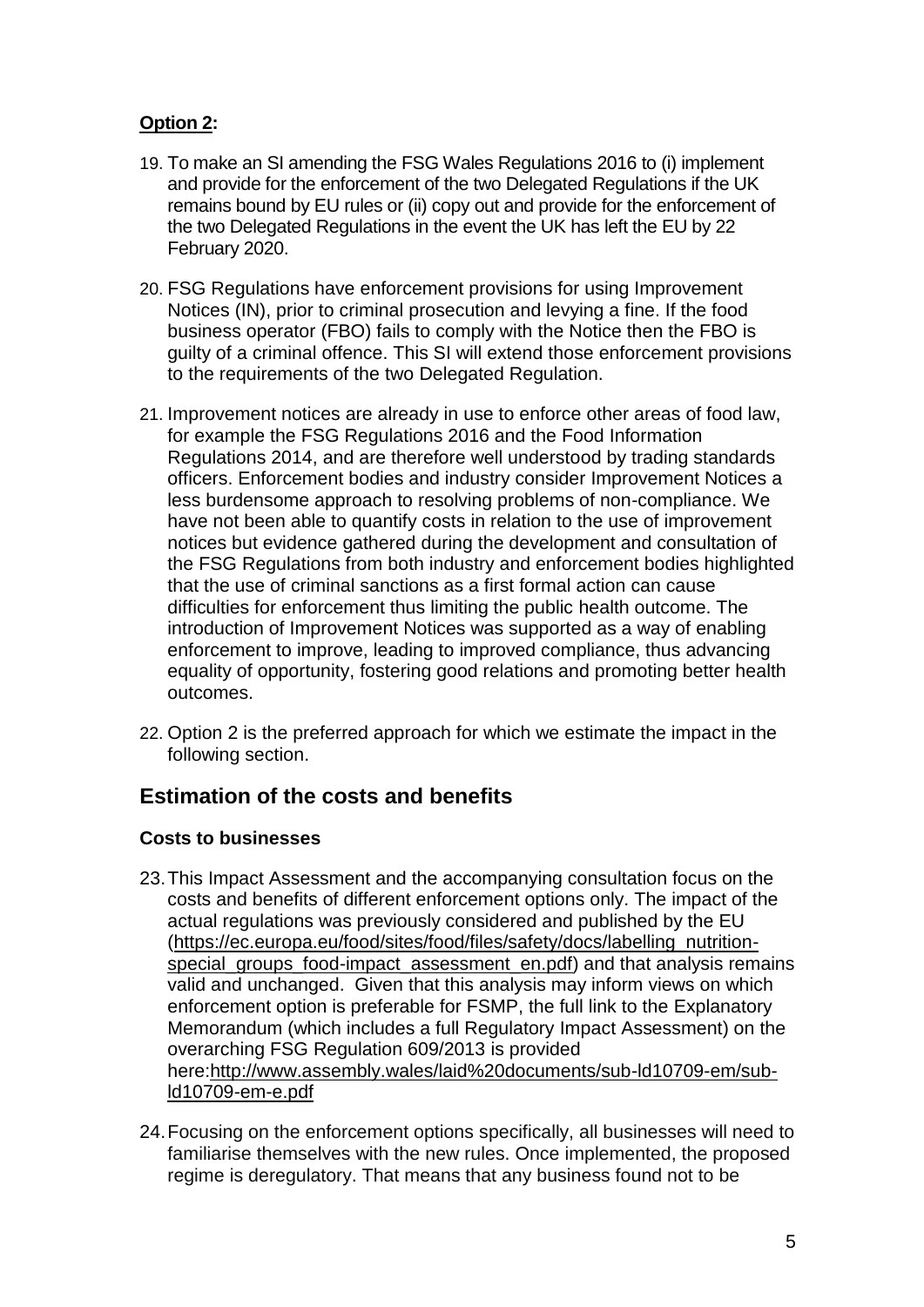complying with the regulations will (except in the most serious cases) face a non-legislative, less burdensome approach to resolving the problem. Compliance costs are thus expected to fall. Full details are set out below.

- 25.The proposed use of INs in the first instance provides a more proportionate approach to enforcement giving industry the ability to resolve the problem identified in the IN before it is escalated to a criminal offence.
- 26.Besides the one-off costs, there may be a change in longer-term recurring costs. This is difficult to quantify given uncertainties over the amount of enforcement action required. However, the principle of Improvement Notices is to give a 'soft touch' first approach once a breach is identified as a low cost way of trying to resolve issues without redress to court action. This is likely to be a benefit, albeit unquantified.
- 27.In the current enforcement regime for FSMP, if a Food Business Operator (FBO) is found guilty in a court of an offence, they could be directly liable to a fine (not exceeding Level 5 on the standard scale, which is currently £5,000<sup>1</sup>).
- 28.As a direct cost of the new SI, we foresee that businesses may face a familiarisation cost. To estimate this cost, based on experience with a similar SI for FSG (2016) Regulations, we have assumed that it will take 2 hours per affected business to familiarise itself with the new SI. This may be an overestimate as much of the familiarisation required is expected to be subsumed under familiarisation with the EU legislation itself. Salary has been estimated using ASHE provisional 2017 median wage data for managers and directors, uplifted for 30% on-costs. This amounts to a cost of £53.40 per firm affected<sup>2</sup>.
- 29.The UK market for FSMP has been estimated using notification data for FSMP products held by the Department of Health & Social Care. In is estimated that 17 businesses are likely to be affected by these Regulations. **There are no known manufacturers of FSMP of IFOFF products in Wales. No notifications of products from Wales have been received to date.**

#### **Costs to local authorities**

1

30.Although it would maintain the status quo regarding the enforcement of European regulation in this area, local authorities would need to become familiar with the new SI. It is estimated that it would take one Trading Standards Officer one hour to read and become familiar with the SI and the new enforcement regime. The hourly pay rate for Qualified Trading Standards Officers is between £16 and £25 – averaging approximately £27

<sup>1</sup> http://www.legislation.gov.uk/ukpga/1982/48/part/III/crossheading/introduction-of-standard-scale-offines

<sup>2</sup> Annual Survey of Hours and Earnings, 2017:

https://www.ons.gov.uk/employmentandlabourmarket/peopleinwork/earningsandworkinghours/datasets/o ccupation2digitsocashetable2